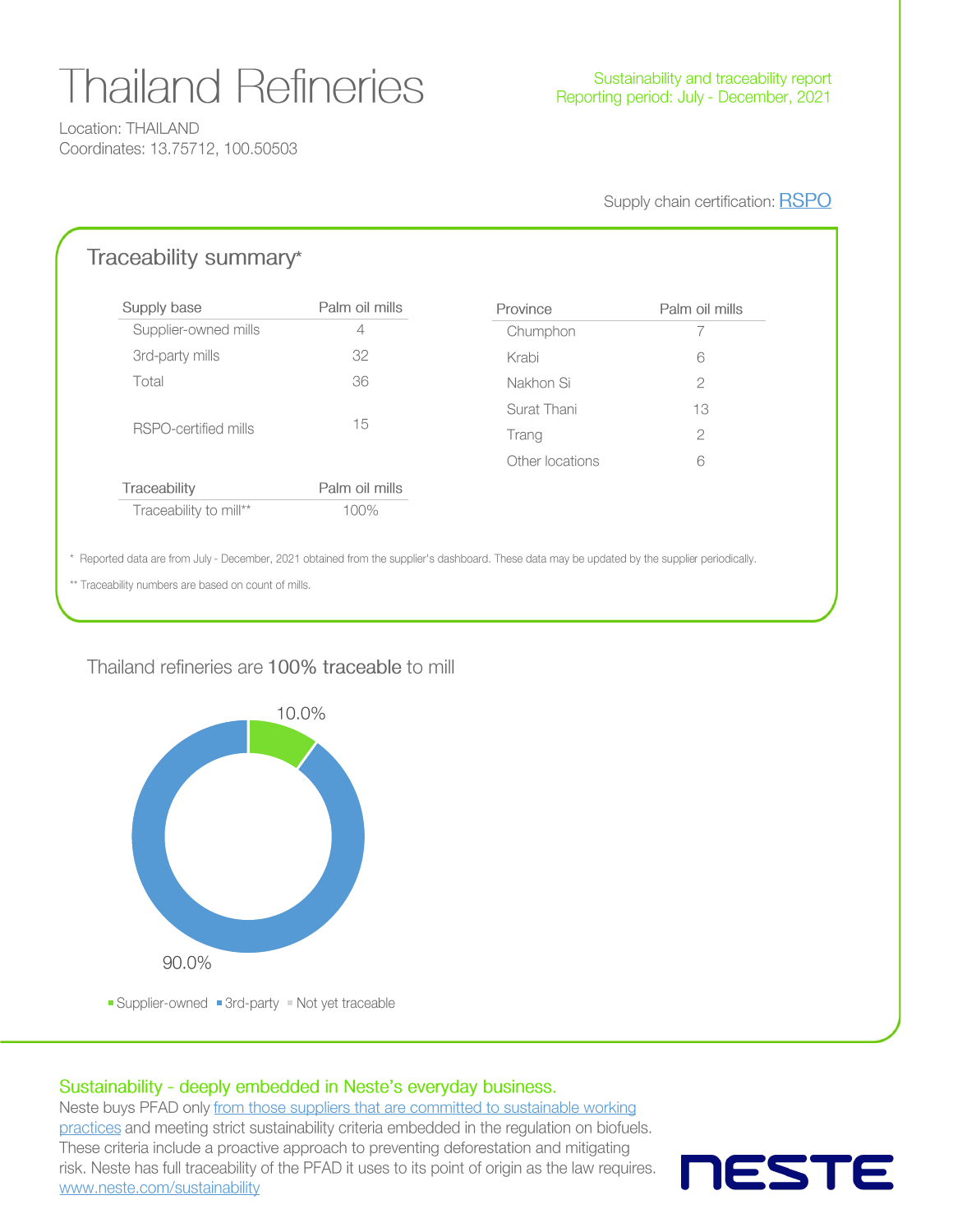## Thailand Refineries

#### List of suppliers

Reporting period: July - December, 2021

|              |                                                      |                                                          |             | Certification |          |          |           |
|--------------|------------------------------------------------------|----------------------------------------------------------|-------------|---------------|----------|----------|-----------|
| UML ID#      | Parent company                                       | Supplier name                                            | <b>RSPO</b> | <b>ISCC</b>   | Country  | Latitude | Longitude |
|              | A L Palm Co., Ltd.                                   | A L Palm Co., Ltd.                                       |             |               | Thailand | 10.16117 | 99.09857  |
|              | AJ Palm Oil Company Limited                          | AJ Palm Oil Company Limited                              |             |               | Thailand | 10.19145 | 99.09415  |
|              | Chumphon S.P. Palm Oil Co., Ltd.                     | Chumphon S.P. Palm Oil Co., Ltd.                         |             |               | Thailand | 9.74354  | 99.08238  |
| PO1000003038 | Chumporn Palm Oil Industry Public<br>Company Limited | Chumporn Palm Oil Industry Public<br>Company Limited     | <b>MB</b>   |               | Thailand | 10.84259 | 99.22117  |
| PO1000007644 | Eastern Palm Oil                                     | Eastern Palm Oil                                         | <b>MB</b>   |               | Thailand | 13.07784 | 101.39149 |
|              | Kanjanadit Palm Oil Co., Ltd                         | Kanjanadit Palm Oil Co., Ltd                             |             |               | Thailand | 9.20329  | 99.59188  |
|              | Larp Pakdee Palm Co., Ltd.                           | Larp Pakdee Palm Co., Ltd.                               |             |               | Thailand | 8.55754  | 98.79599  |
|              | Larptavee Industries Co., Ltd.                       | Larptavee Industries Co., Ltd                            |             |               | Thailand | 6.86131  | 99,87003  |
|              | Mitcharoen Palm Oil Co., Ltd.                        | Mitcharoen Palm Oil Co., Ltd.                            |             |               | Thailand | 10.59215 | 99.10031  |
|              | P. Panitrungrueng Palm Oil Co.,<br>Ltd.              | P. Panitrungrueng Palm Oil 2                             |             |               | Thailand | 8.19042  | 98.87515  |
| PO1000008329 | P. Panitrungrueng Palm Oil Co.,<br>Ltd.              | P. Panitrungrueng Palm Oil Co.,<br>Ltd.                  |             |               | Thailand | 8.43499  | 99.06923  |
| PO1000008575 | P.C. Palm Co., Ltd.                                  | P.C. Palm Co., Ltd.                                      |             |               | Thailand | 9.24689  | 99.66633  |
| PO1000011162 | Palm D Sri Nakorn                                    | Palm D Sri Nakorn                                        |             |               | Thailand | 8.05203  | 100.20947 |
|              | Palm Punlan Company Limited                          | Palm Punlan Company Limited                              |             |               | Thailand | 8.03540  | 99.11442  |
| PO1000011164 | Phattara Palm Oil Co., Ltd.                          | Phattara Palm Oil Co., Ltd.                              |             |               | Thailand | 8.21833  | 99,05300  |
| PO1000003666 | Pitak Palm Oil Co.                                   | Pitak Palm Oil Co.                                       | <b>IPMB</b> |               | Thailand | 7.74327  | 99.30962  |
| PO1000009361 | Prachongkij Palm Oil                                 | Prachongkij Palm Oil                                     |             |               | Thailand | 10.56903 | 98,87957  |
| PO1000009425 | S.P.O Agro-Industries Co., Ltd.                      | S.P.O Agro-Industries Co., Ltd.<br>(Chumphon)            | MB          |               | Thailand | 9.90554  | 99.08306  |
| PO1000004976 | S.P.O Agro-Industries Co., Ltd.                      | S.P.O Agro-Industries Co., Ltd.<br>(Nakhon Si Thammarat) | <b>MB</b>   |               | Thailand | 8.97735  | 99.87948  |
| PO1000004013 | S.P.O Agro-Industries Co., Ltd.                      | S.P.O Agro-Industries Co., Ltd.<br>(Surat Thani)         | <b>MB</b>   | <b>MB</b>     | Thailand | 8.51894  | 99.22604  |
| PO1000004015 | Saengsiri Agro Industries                            | Saengsiri Agro Industries                                | <b>MB</b>   |               | Thailand | 9.08440  | 99.42850  |
|              | Saengsiri Palm Oil Co., Ltd.                         | Saengsiri Palm Oil Co., Ltd.                             |             |               | Thailand | 8.58149  | 99.23087  |
| PO1000008564 | Sathian Palm                                         | Sathian Palm                                             |             |               | Thailand | 13.86596 | 99.70559  |
| PO1000000695 | Univanich Palm Oil Public<br>Company Limited         | Siam Mill                                                | <b>MB</b>   |               | Thailand | 8.38582  | 98.72913  |

**NESTE** 

\* Coordinates provided by the Universal Mill List, downloaded 1 February, 2022.

\*\* Supplier not traceable and/or the supplier is a trader/bulking facility.